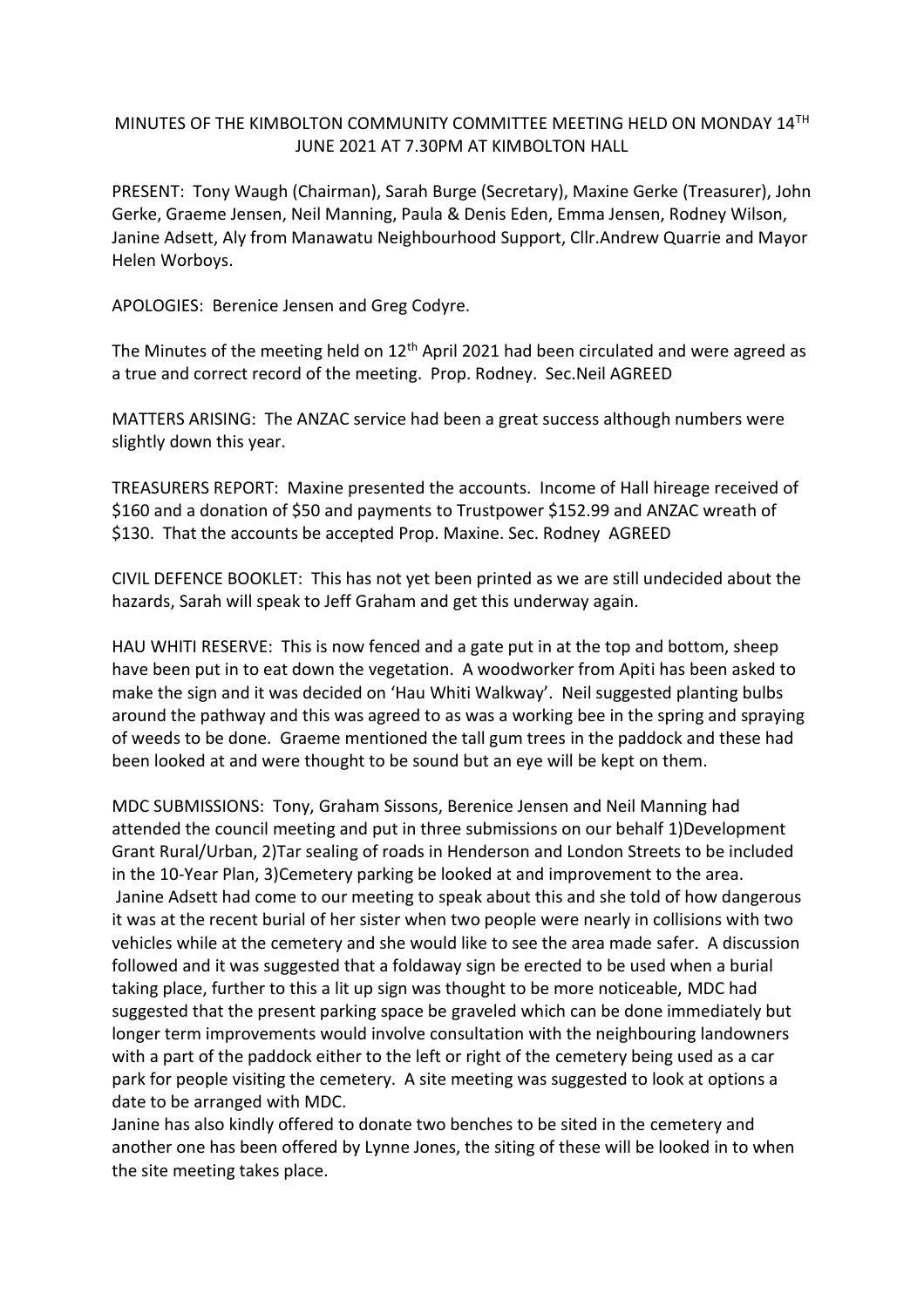STREET BANNERS: The vinyl which was discussed at the last meeting is not viable so we are going back to the original material, making it slightly shorter and having a rod fitted at the bottom as well as the top so hopefully these measures will make them more long lasting.

SCULPTURE FESTIVAL: The date has been set for next years festival for 2th April 2022, it had been discussed whether to hold this yearly or every two years and was agreed to hold it yearly but get more helpers on board to spread the workload. All offers of helpers welcomed.

QUIZ NIGHT: 3<sup>rd</sup> July 2021 Berenice has done a lot of work on this and we so far have ten tables sold with more available, can we please promote this event and it will be advertised in the School Newsletter, posters and notices in mail boxes.

NZ FLAG: The new NZ Flag purchased by Rodney for our ANZAC Day memorial has since been stolen so Rodney will be reimbursed for the first one, order a new one and be reimbursed for both!

KIMBOLTON COMMUNITY PLAN: This is up for renewal as it is some time since we did the last one, MDC to facilitate this and we will speak to them about setting a date, a weekend day was suggested to attract people who work in town during the week.

INSURANCE: Our existing policy does not come up for renewal until October but we must make a decision before then as to whether to renew or not. Currently the MDC insurance covers the tables and items vital to the hall such as stoves etc. (not chairs) but items of memorabilia or things owned by clubs etc. are not covered by them. The items we have covered such as the meeting room table and chairs, the trophies and memorial boards are irreplaceable so it just leaves us to cover the cost of the chairs – this to be discussed again at the next meeting.

MAYORS VISITS: Dates set for Helen to attend the café and have an informal meeting and a chat with anyone who wants to come along the dates for these are:

Sunday  $1^{st}$  August at 2pm Sunday 24<sup>th</sup> October at 2pm Sunday 5th December at 2pm. (times may vary according to peoples preference)

Cllr.Quarrie then gave a report from MDC covering \*Earthquake prone buildings \*Community Funding fund. \*Rate increases. \*Representational review

GENERAL BUSINESS: Neil asked about the lack of Police coverage in Feilding, at present the whole area is covered from Palmerston North and a petition has been set up opposing this and reinstating a police presence in Feilding, MDC are backing this and would very much like to have the police station manned in Feilding.

Ally then gave a short report from Neighbourhood Support, including implementing a new database for all their members, Music & Movement sessions in rural communities, intergeneration buddy programmes in schools, including Kimbolton School and the rural bus